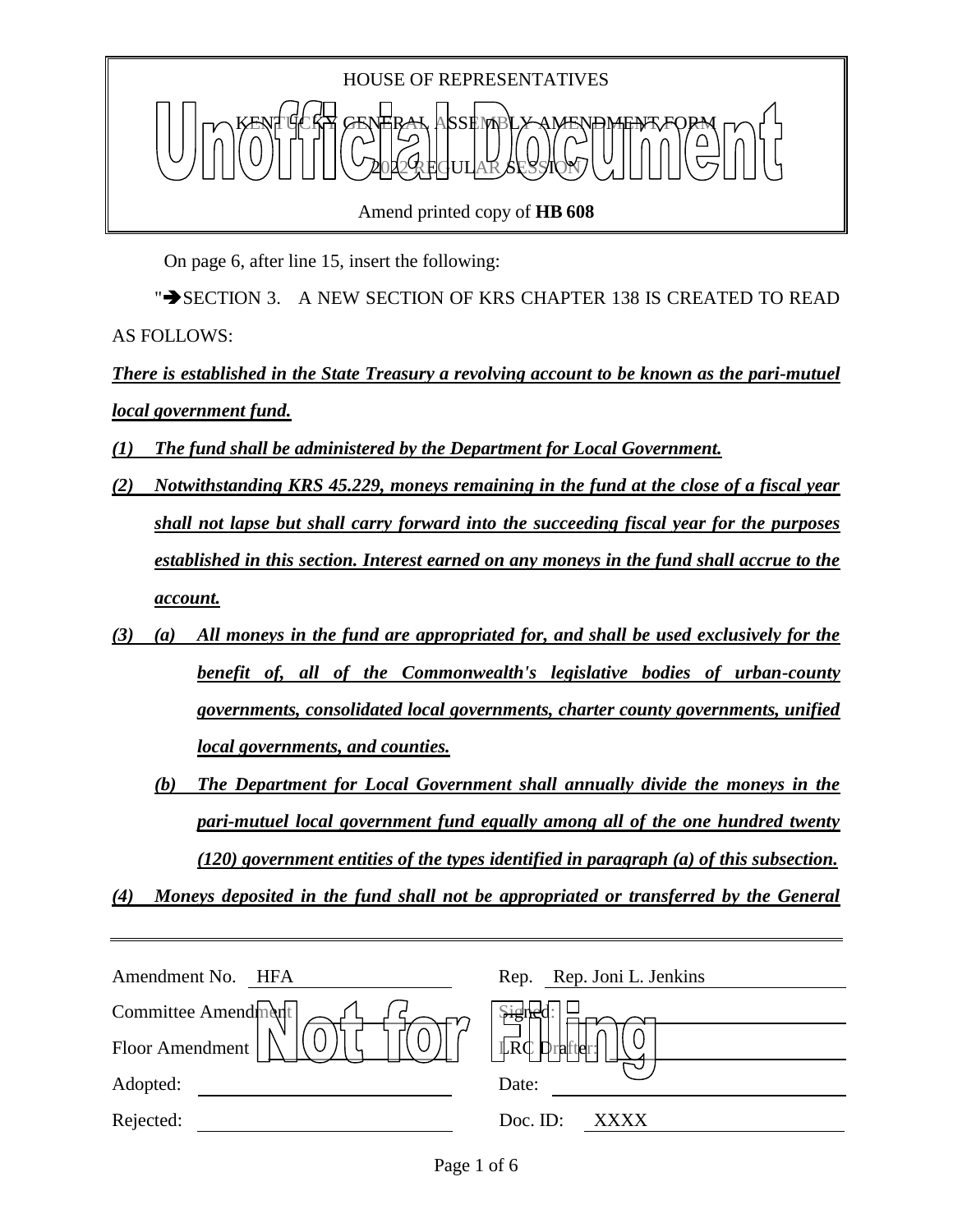

## *Assembly for any other purposes.*

Section 4. KRS 138.510 is amended to read as follows:

- (1) (a) Except as provided in paragraph (d) of this subsection and subsection (3) of this section, an excise tax is imposed on all tracks conducting pari-mutuel wagering on live racing under the jurisdiction of the commission as follows:
	- 1. For each track with a daily average live handle of one million two hundred thousand dollars (\$1,200,000) or above, the tax shall be in the amount of three and one-half percent (3.5%) of all money wagered on live races at the track during the fiscal year; and
	- 2. For each track with a daily average live handle under one million two hundred thousand dollars (\$1,200,000), the tax shall be one and one-half percent (1.5%) of all money wagered on live races at the track during the fiscal year.
	- (b) Beginning on April 1, 2014, an excise tax is imposed on all tracks conducting parimutuel wagering on historical horse races under the jurisdiction of the commission at a rate of one and one-half percent (1.5%) of all money wagered on historical horse races at the track during the fiscal year.
	- (c) Money shall be deducted from the tax paid under paragraphs (a) and (b) of this subsection and deposited as follows:
		- 1. An amount equal to three-quarters of one percent (0.75%) of all money wagered on live races and historical horse races at the track for Thoroughbred racing shall be deposited in the Thoroughbred development fund established in KRS 230.400;
		- 2. An amount equal to one percent (1%) of all money wagered on live races and historical horse races at the track for harness racing shall be deposited in the Kentucky standardbred development fund established in KRS 230.770;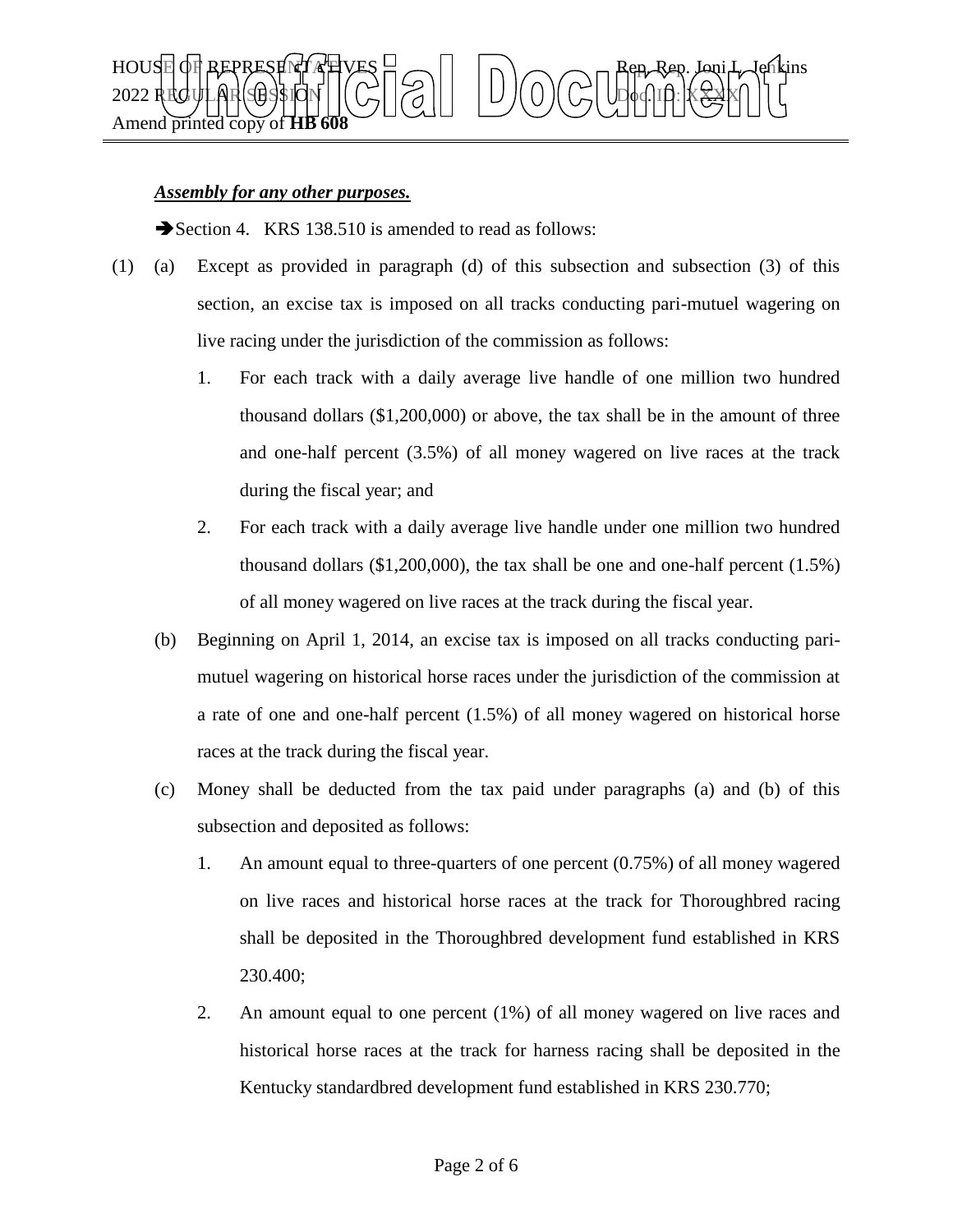

- 3. An amount equal to one percent (1%) of all money wagered on live races and historical horse races at the track for quarter horse, paint horse, Appaloosa, and Arabian horse racing shall be deposited in the Kentucky quarter horse, paint horse, Appaloosa, and Arabian development fund established by KRS 230.445;
- 4. An amount equal to two-tenths of one percent (0.2%) of all money wagered on live races and historical horse races at the track shall be deposited in the equine industry program trust and revolving fund established by KRS 230.550 to support the Equine Industry Program at the University of Louisville, except that the amount deposited from money wagered on historical horse races in any fiscal year shall not exceed six hundred fifty thousand dollars (\$650,000);
- 5. a. An amount equal to one-tenth of one percent (0.1%) of all money wagered on live races and historical horse races at the track shall be deposited in a trust and revolving fund to be used for the construction, expansion, or renovation of facilities or the purchase of equipment for equine programs at state universities, except that the amount deposited from money wagered on historical horse races in any fiscal year shall not exceed three hundred twenty thousand dollars (\$320,000).
	- b. These funds shall not be used for salaries or for operating funds for teaching, research, or administration. Funds allocated under this subparagraph shall not replace other funds for capital purposes or operation of equine programs at state universities.
	- c. The Kentucky Council on Postsecondary Education shall serve as the administrative agent and shall establish an advisory committee of interested parties, including all universities with established equine programs, to evaluate proposals and make recommendations for the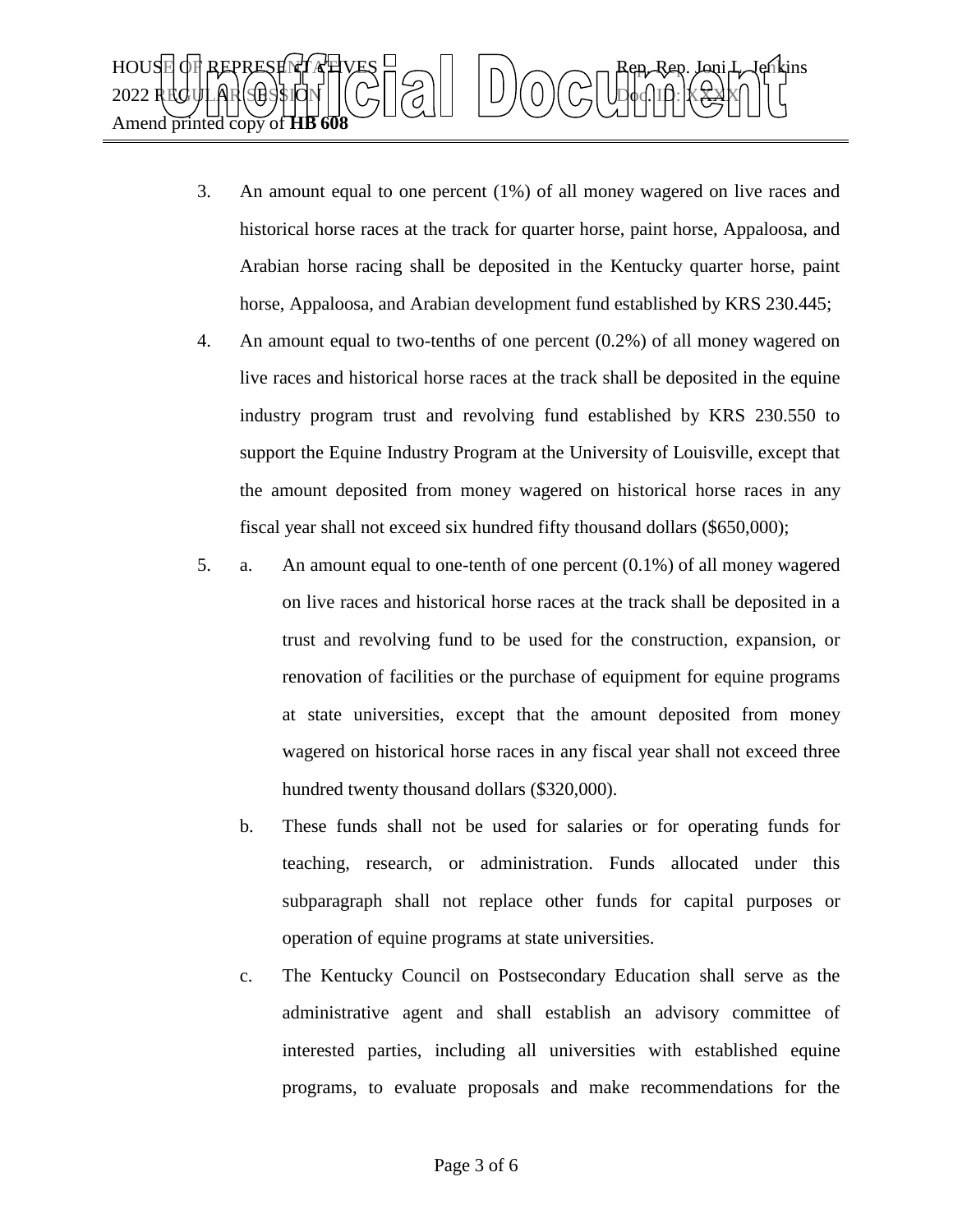

awarding of funds.

- d. The Kentucky Council on Postsecondary Education may promulgate administrative regulations to establish procedures for administering the program and criteria for evaluating and awarding grants; [ and]
- 6. An amount equal to one-tenth of one percent (0.1%) of all money wagered on live races and historical horse races shall be distributed to the commission to support equine drug testing as provided in KRS 230.265(3), except that the amount deposited from money wagered on historical horse races in any fiscal year shall not exceed three hundred twenty thousand dollars (\$320,000)*; and*
- *7. Ten percent (10%) of all taxes paid under paragraph (b) of this subsection shall be deposited in the pari-mutuel local government fund established in Section 3 of this Act*.
- (d) The excise tax imposed by paragraph (a) of this subsection shall not apply to parimutuel wagering on live harness racing at a county fair.
- (e) The excise tax imposed by paragraph (a) of this subsection, and the distributions provided for in paragraph (c) of this subsection, shall apply to money wagered on historical horse races beginning September 1, 2011, through March 31, 2014, and historical horse races shall be considered live racing for purposes of determining the daily average live handle. Beginning April 1, 2014, the tax imposed by paragraph (b) of this subsection shall apply to money wagered on historical horse races.
- (2) (a) Except as provided in paragraph (c) of this subsection, an excise tax is imposed on:
	- 1. All tracks conducting telephone account wagering;
	- 2. All tracks participating as receiving tracks in intertrack wagering under the jurisdiction of the commission; and
	- 3. All tracks participating as receiving tracks displaying simulcasts and conducting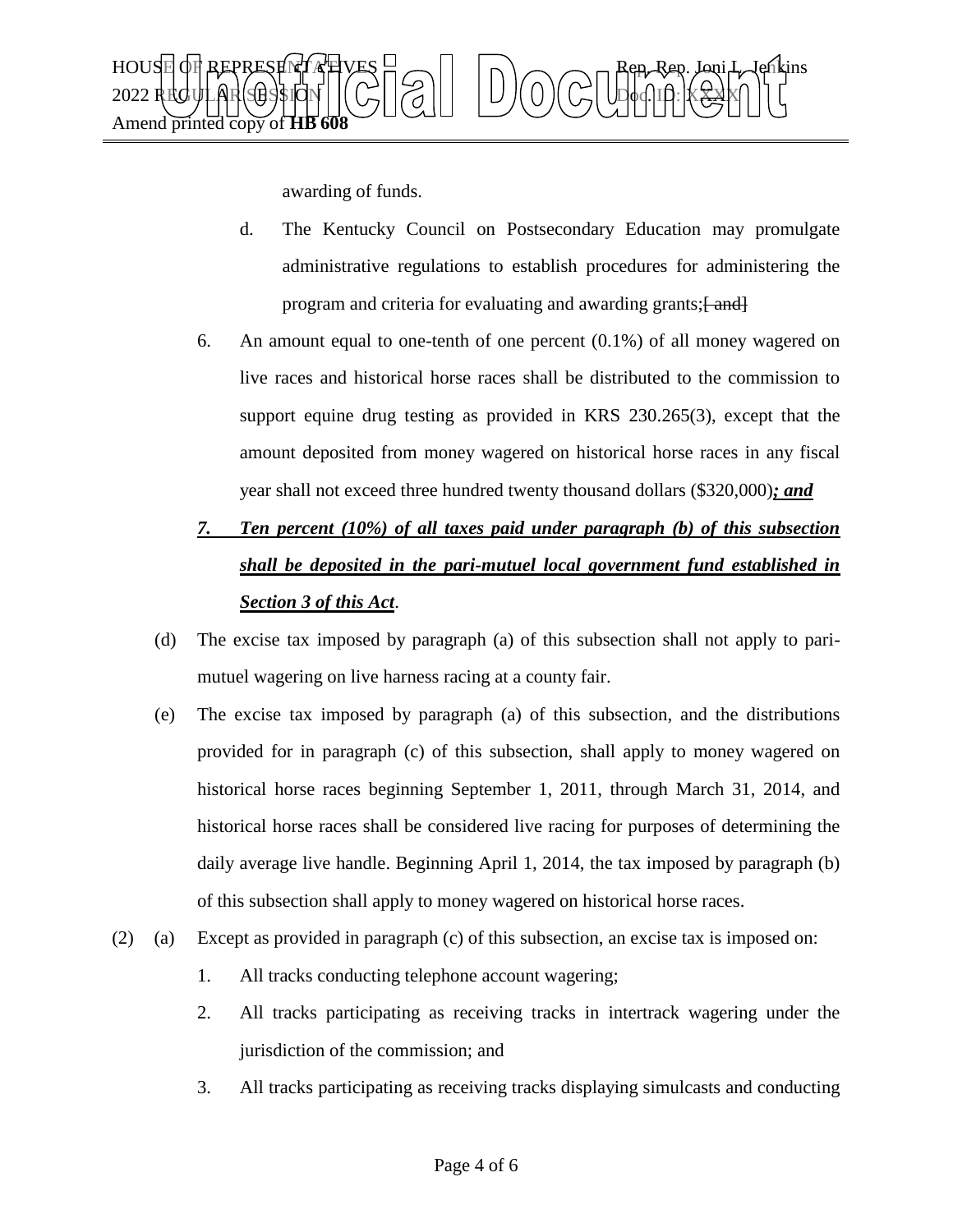

interstate wagering thereon.

- (b) The tax shall be three percent (3%) of all money wagered on races as provided in paragraph (a) of this subsection during the fiscal year.
- (c) A noncontiguous track facility approved by the commission on or after January 1, 1999, shall be exempt from the tax imposed under this subsection, if the facility is established and operated by a licensed track which has a total annual handle on live racing of two hundred fifty thousand dollars (\$250,000) or less. The amount of money exempted under this paragraph shall be retained by the noncontiguous track facility, KRS 230.3771 and 230.378 notwithstanding.
- (d) Money shall be deducted from the tax paid under paragraphs (a) and (b) of this subsection as follows:
	- 1. An amount equal to two percent (2%) of the amount wagered shall be deposited as follows:
		- a. In the Thoroughbred development fund established in KRS 230.400 if the host track is conducting a Thoroughbred race meeting or the interstate wagering is conducted on a Thoroughbred race meeting;
		- b. In the Kentucky standardbred development fund established in KRS 230.770, if the host track is conducting a harness race meeting or the interstate wagering is conducted on a harness race meeting; or
		- c. In the Kentucky quarter horse, paint horse, Appaloosa, and Arabian development fund established by KRS 230.445, if the host track is conducting a quarter horse, paint horse, Appaloosa, or Arabian horse race meeting or the interstate wagering is conducted on a quarter horse, paint horse, Appaloosa, or Arabian horse race meeting;
	- 2. An amount equal to one-twentieth of one percent (0.05%) of the amount